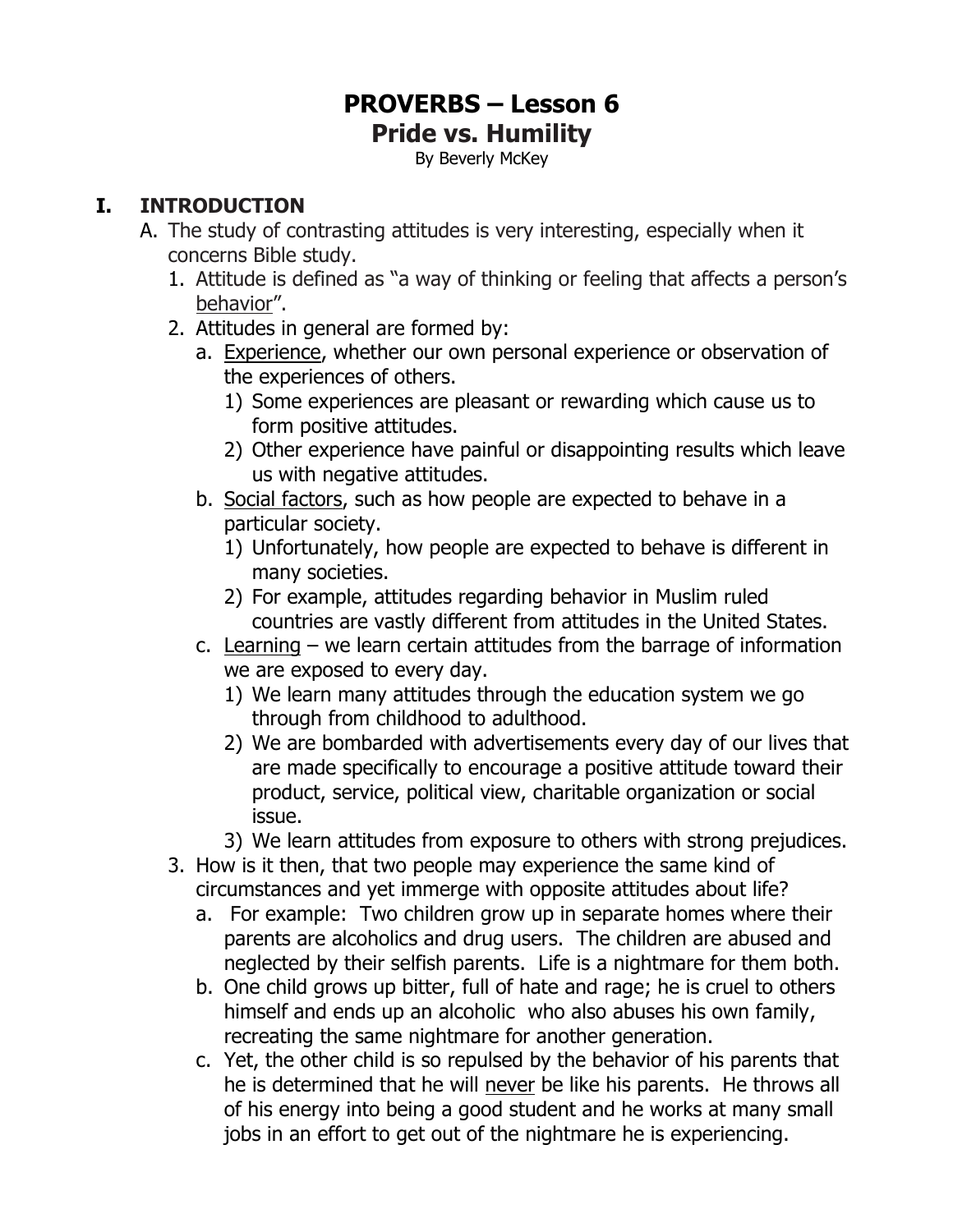- B. Obviously, what we need is a standard for living that will result in the best possible attitudes for everyone in order to improve societies all over the world  $\Delta$ . Oh yeah, we already have that  $-$  it's called the Bible.
	- 1. Since the whole world doesn't follow the teaching of the Bible, isn't it wonderful that God created us so that no matter what bad attitudes we may have developed, we have the ability to change our attitudes when it is needed.
		- a. One who has a negative attitude about life doesn't have to stay that way – change is possible.
		- b. One who has been selfish and ignored the needs of others doesn't have to remain in that state  $-$  change is possible.
		- c. One who worries about the future so much that she can't enjoy life today doesn't have to be crippled by that fear – change is possible.
		- d. Libraries are full of multitudes of "self-help" books written by men using man's logic and standards in an attempt to help people improve their lives but they don't have the answers we need.
	- 2. The reason the wisest and best answers to all of life's problems, fears and failures are found in the pages of the inspired word of God is that He created us and He knows what makes us happy and productive.
	- 3. Listen to the words of encouragement God gave to the Israelites who were captive in Babylon through Jeremiah, the prophet:
		- a. Deuteronomy 29:11-13 "<sup>11</sup> For I know the thoughts that I think toward you, says the LORD, thoughts of peace and not of evil, to give you a future and a hope. <sup>12</sup> Then you will call upon Me and go and pray to Me, and I will listen to you. <sup>13</sup> And <u>you will seek Me and find</u> Me, when you search for Me with all your heart."
		- b. I believe we can still claim this promise from God today. His thoughts for us are always for peace and not evil when we search for Him with all of our hearts.

#### **II. The Book of Proverbs Is A Great Source of Answers For Learning To Develop The Attitudes That Are Approved By God.**

- A. Many of Solomon's proverbs contain the positive and the negative side of an issue as in our study today on Pride and Humility. For example:
	- 1. **Proverbs 11:2** "When pride comes, then comes shame; but with the humble is wisdom."
	- 2. **[Proverbs 16:19](https://www.biblegateway.com/passage/?search=Proverbs+16:19&version=NKJV)** "Better to be of a humble spirit with the lowly, than to divide the spoil with the proud."
	- 3. **Proverbs 18:12** "Before destruction the heart of a man is haughty, and before honor is humility."
	- 4. **Proverbs 29:23** "A man's pride will bring him low, but the humble in spirit will retain honor."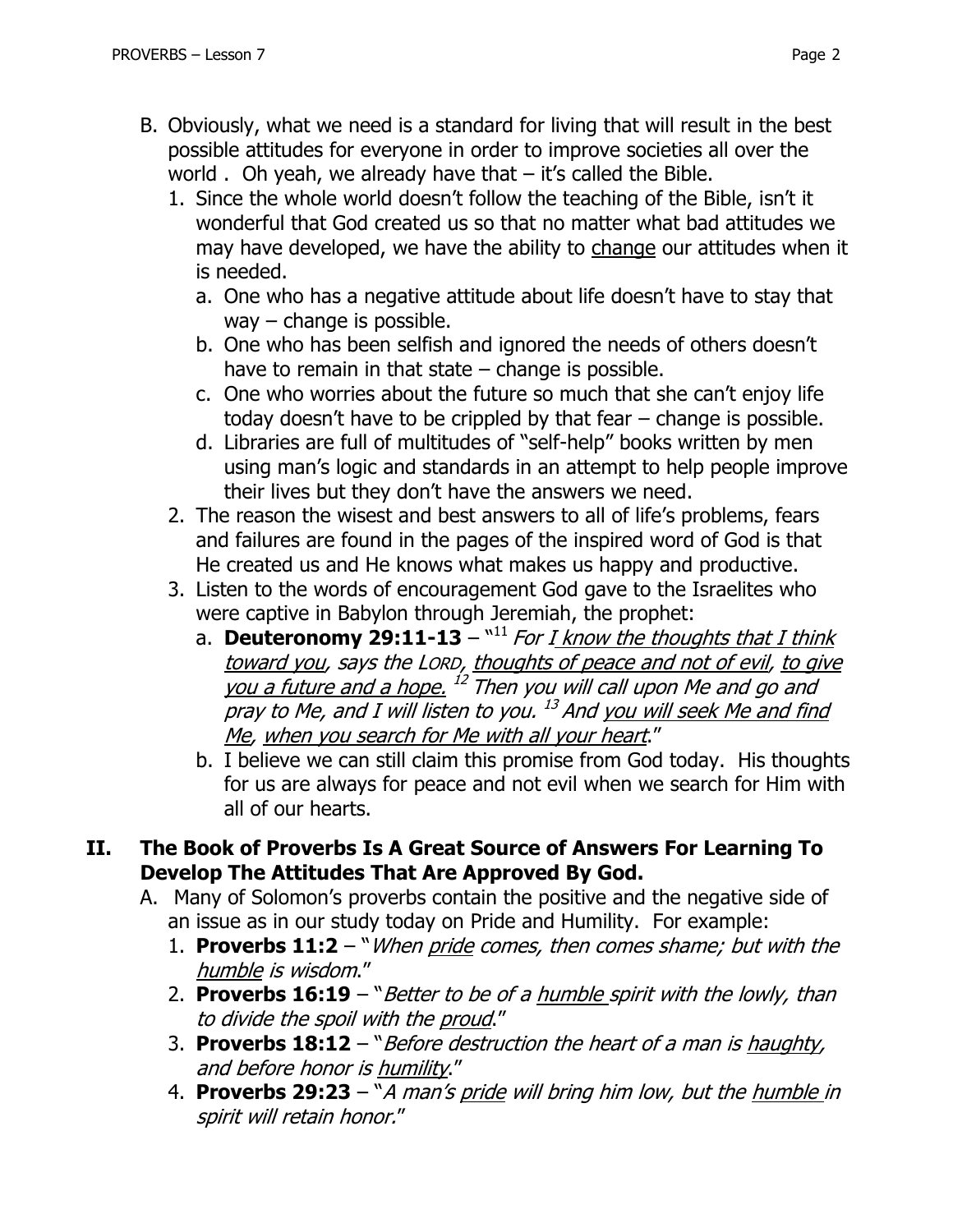- B. The book of Proverbs is a confirmation that God has given His creation the gift of "free will" (the ability to make choices).
	- 1. Unfortunately, our fleshly natures are prone to making bad choices, as in the example of Eve in the Garden of Eden.
	- 2. However, God has not left us alone to try to figure out right and wrong on our own with no guidance.
	- 3. God has always communicated with His people to let them know what is good and acceptable to Him and what is wrong and unacceptable.
		- a. At first, God spoke to His creation personally, as with Adam and Eve. **Genesis 2:8-18, Genesis 28:10-17**
		- b. Then God spoke to the Patriarchs (the fathers of the family line of Abraham) such as Abraham (**Genesis 17)**, Isaac (**Genesis 26:23- 25)** and Jacob. (**Genesis 28:10-17**)
		- c. When the Israelites were in bondage in Egypt, God raised up an extraordinary prophet, Moses, who led the Israelites out of slavery in Egypt. **Numbers 12:6-8**
		- d. Prophets were chosen for every generation, but Moses was told by God that a "*prophet like him*" would come, referring to Jesus Christ, who would free people from the bondage of sin.
			- 1) **Deuteronomy 18:17**  $-\frac{17}{17}$  *And the LORD said to me (Moses):* 'What they have spoken is good. <sup>18</sup> <u>I will raise up for them a</u> Prophet like you from among their brethren, and will put My words in His mouth, and He shall speak to them all that I command Him.  $^\mathrm{19}$  And it shall be that whoever will not hear My words, which He speaks in My name, I will require it of him."
			- 2) **Hebrews 1:1-2**  "God, who at various times and in various ways spoke in time past to the fathers by the prophets, <sup>2</sup> has <u>in these</u> last days spoken to us by His Son, whom He has appointed heir of all things, through whom also He made the worlds;"
		- e. The Old Testament gives us the history of the God's development of the nation of Israel and the very nature of God.
			- 1) This information is necessary to help us understand God as fully as man's mind is capable.
			- 2) Otherwise, we would just have to guess what God expects from mankind.
			- 3) Many who are uninformed about the Bible already quess what they think God is like and what He expects (if anything).
			- 4) It is dangerous to apply man's limited methods of understanding to an eternal, all powerful God.
	- 4. The New Testament is the instruction book for Christians:
		- a. It starts by introducing Jesus, as the son of God.
		- b. It relates the story of God's love for mankind and His plan of redemption through the sacrifice of His only begotten Son.
		- c. It gives us the history of the establishment of the church.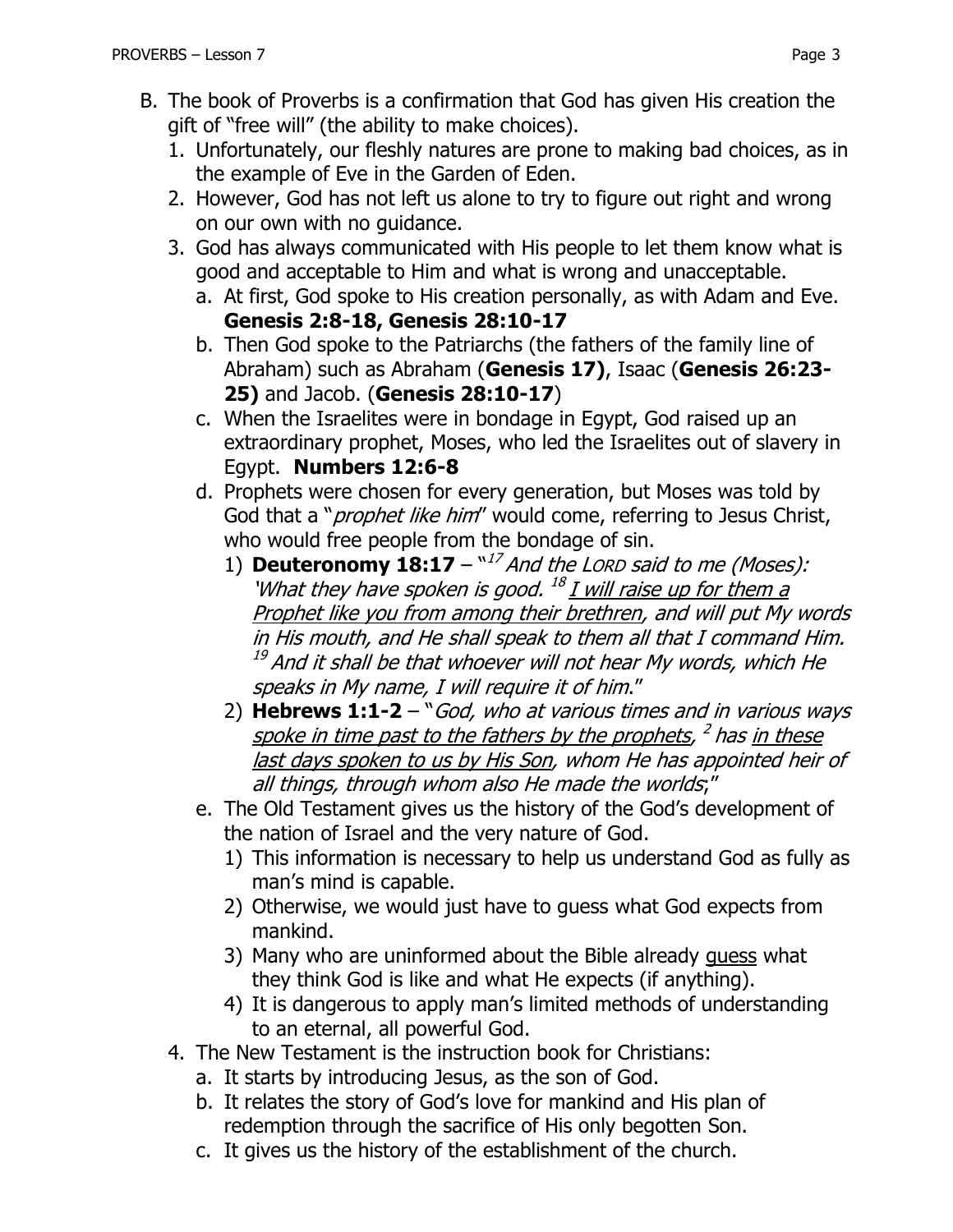- d. It gives us the commandments regarding eternal salvation.
- e. It gives us the commandments that will help us lead a life that will be pleasing to God.
- f. It gives us the information regarding the reward awaiting God's faithful in heaven.
- 5. Therefore, since God has provided an abundance of information to us, we are without excuse for our bad attitudes and stubborn disobedience; also those in the world are without excuse for their lost condition.
- C. Let's see what we can learn from Proverbs as well as the New Testament regarding the contrast between pride and humility.
	- 2. Part of gaining wisdom is the ability to think ahead of what the result of our choices may bring.
	- 3. Sometimes it is a choice between good and evil, while at other times it may be a choice between good and better.
	- 4. God has never used the standard answer that many parents use: "Because I said so!"
	- 5. God has always clearly defined the benefits to choosing right and the consequences of making the wrong choices, even with Adam and Eve.
	- 6. There is no greater contrasted in the Bible than that between God and Satan:
		- a. God is all powerful while Satan's power and influence are limited.
		- b. God is truth and love while Satan is deceit and flattery.
		- c. God is the light that illuminates the way to the narrow path toward heaven and eternal life, while Satan is the prince of darkness who lures the unsuspecting toward the broad highway of destruction and eternal death in hell.
	- 7. Satan, it seems, is the very inventor of pride and it preceded his fall.
		- a. **1 Timothy 3:6**  Paul lists the qualifications of an elder, warning that he should not be a novice (new Christian) because he might become "*puffed up with pride and fall into the same condemnation as* the devil."
		- b. Jesus sent seventy of his disciples out on a mission to go ahead to every city where Jesus was about to go with this message: "the kingdom of God has come near to you." **Luke 10:1 & 9**
			- 1) The seventy returned with joy saying, Luke  $10:17-18 17^{\circ}$  Lord, even the demons are subject to us in Your name.' <sup>18</sup> And He (Jesus) said to them, " *I saw Satan fall like lightning from heaven*."
		- c. No doubt reflecting on this, Augustine said, "It was pride that changed angels into devils; it is humility that makes men as angels." (Although, we know that people do not become angels in fact.)

# **III. The Contrasts Between Pride And Humility**

A. Pride in this study is NOT about the simple pride you feel in an accomplishment or in the fact that you are a Christian blessed by God.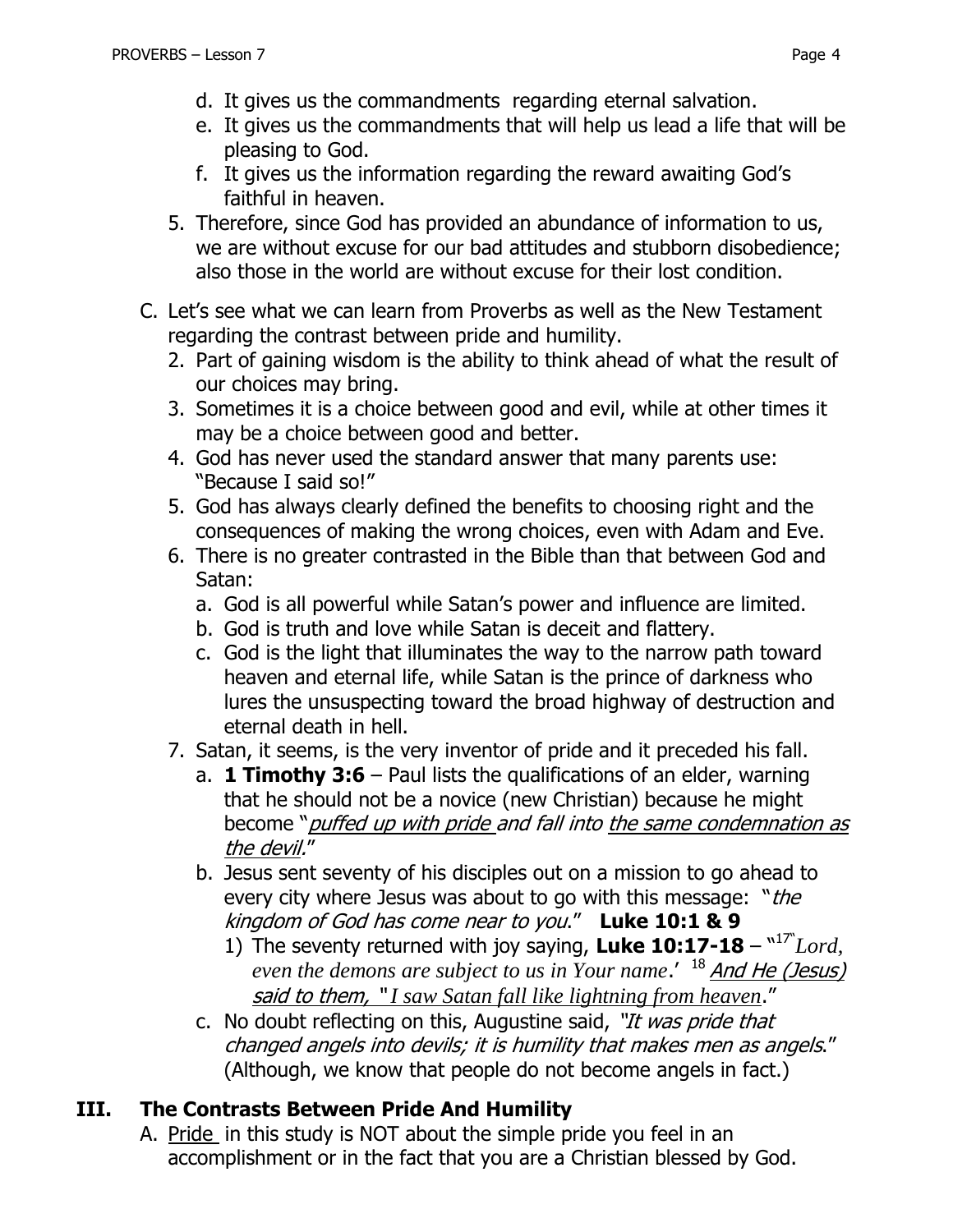- 1. This pride is an egotistical feeling that you are not only better than others, but you are also more valuable to society and perhaps even to God.
- 2. I looked up synonyms for "pride" and I found a list of forty-one words like "pompous", "conceited", and "arrogant".
- 3. Of course, we prefer to use the word "pride" because it is not nearly so negative sounding which causes us to underestimate its destructive power.
- B. Solomon described pride as in an extremely negative light.
	- 1. Pride is describe as evil.
		- a. **Proverbs 8:13** "The fear of the Lord is to hate evil; Pride and arrogance and the evil way and the perverse mouth I hate."
		- b. Too often we have diminished the serious nature of "pride" in our lives, but when we see that it is plainly labeled as evil we must take it seriously. It isn't simply a character flaw.
	- 2. A "proud look" is listed among the seven things God hates:
		- a. **Proverbs 6:16-19**  "These six things the LORD hates, yes, seven are an abomination to Him: <sup>17</sup> A proud look, a lying tongue, hands that shed innocent blood, <sup>18</sup> a heart that devises wicked plans, feet that are swift in running to evil, <sup>19</sup> a false witness who speaks lies, and one who sows discord among brethren"
		- b. Even though these seven thing are listed, there are other things that God hates.
			- 1) **Deuteronomy 16:22**  "You shall not set up a sacred pillar, which the Lord your God hates."
			- 2) **Malachi 2:16** "For the Lord God of Israel says that He hates divorce..."
		- c. When we consider that pride is listed as one of the things that the Lord hates, it must be considered very seriously.
	- 3. **Proverbs 21:4** describes pride as "sin": "A haughty look, a proud heart, and the plowing of the wicked are sin."
		- a. Sin separates us from God.
		- b. Those who are unrepentant for this sin or any other sin will forfeit the benefit of the sacrifice made by Jesus Christ on the cross: **Hebrews 10:26-27** –  $^{\prime\prime26}$  For if we sin willfully after we have received the knowledge of the truth, there no longer remains a sacrifice for sins, <sup>27</sup> but a certain fearful expectation of judgment, and fiery indignation which will devour the adversaries. "
	- 4. **Proverbs 16:5** calls the prideful person an "abomination to the Lord": "Everyone proud in heart is an abomination to the Lord; though they join forces, none will go unpunished."
		- a. Abomination is defined as a "a disgraceful, detestable or loathsome thing; a foul stench as of decaying flesh".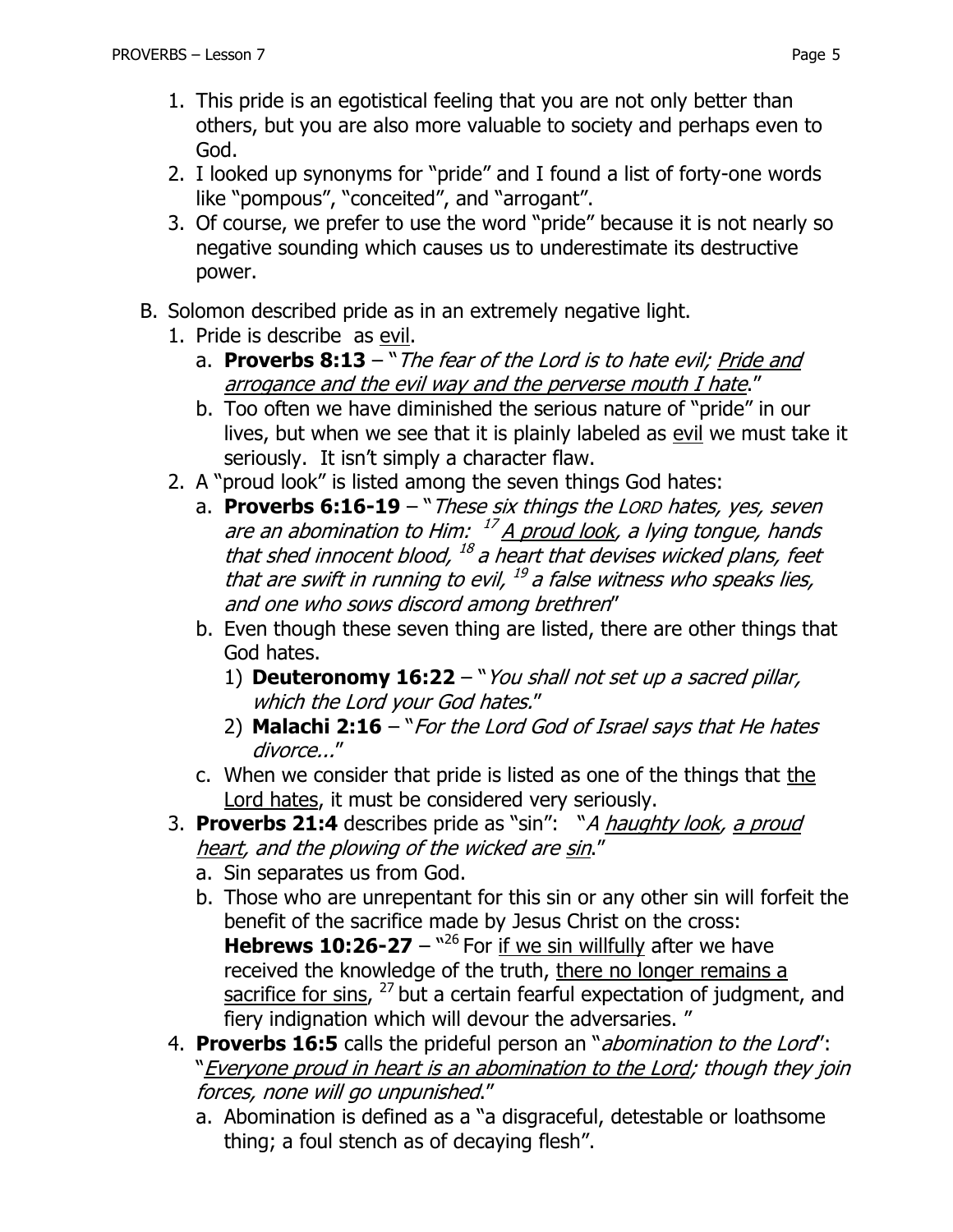- b. The sacrifices of the Israelites were described as a "*sweet aroma* before the Lord." (**Exodus 20:25**)
- c. The abominable acts of some were said to cause a "foul odor" to rise because of the "monstrous things" that they did. **Joel 2:20**
- d. Pride, then, is an abomination to the Lord, which is a stench in the nostrils of God, as are many other sins.
- C. Let's look at what Solomon had to say about pride:
	- 1. **Proverbs 11:2** "When pride comes, then comes shame..."
		- a. When pride takes hold of a person, its power increases with time.
		- b. When pride is in control even the truth is often sacrificed.
		- c. When the exaggerations and lies are revealed, then what the prideful person is left with is shame.
	- 2. **Proverbs 13:10**  "By pride comes nothing but strife..." and **Proverbs 28:25** – "He who is of a proud heart stirs up strife..."
		- a. Pride is often coupled with a "competitive spirit", which can cause conflict with other people who are seen as competition.
		- b. Often hard feelings develop because pride is never satisfied with "second place".
	- 3. **[Proverbs 21:24](https://www.biblegateway.com/passage/?search=Proverbs+21:24&version=NKJV)** "A proud and haughty man— "Scoffer" is his name; He acts with arrogant pride."
		- a. The word scoff means to "openly express contemptuous disapproval, to regard with derision, to openly mock"
		- b. One who speaks to or about others in this fashion believes that he is better than those he mocks so easily.
		- c. One whose pride leads him to treat other people in this way is hardly the kind who makes a trustworthy friend.
	- 4. **[Proverbs 14:3](https://www.biblegateway.com/passage/?search=Proverbs+14:3&version=NKJV)** "In the mouth of a fool is a rod of pride..."
		- a. I found this proverb a bit puzzling so I looked at a number of commentaries to help me understand it.
			- 1) Consider how the word "rod" is used in other Proverbs:
				- a) **Proverbs 10:13**  "Wisdom is found on the lips of him who has understanding, but a rod is for the back of him who is devoid of understanding."
				- b) **Proverbs 22:15** "Foolishness is bound up in the heart of a child; the rod of correction will drive it far from him."
			- 2) These are examples of a rod being a tool of punishment or discipline.
		- d. With that in mind, the phrase "In the mouth of a fool is a rod of pride" can be interpreted two ways:
			- 1) Notice that this "rod" is found in the mouth of a fool.
				- a) Foolish people often make careless remarks that hurt other people.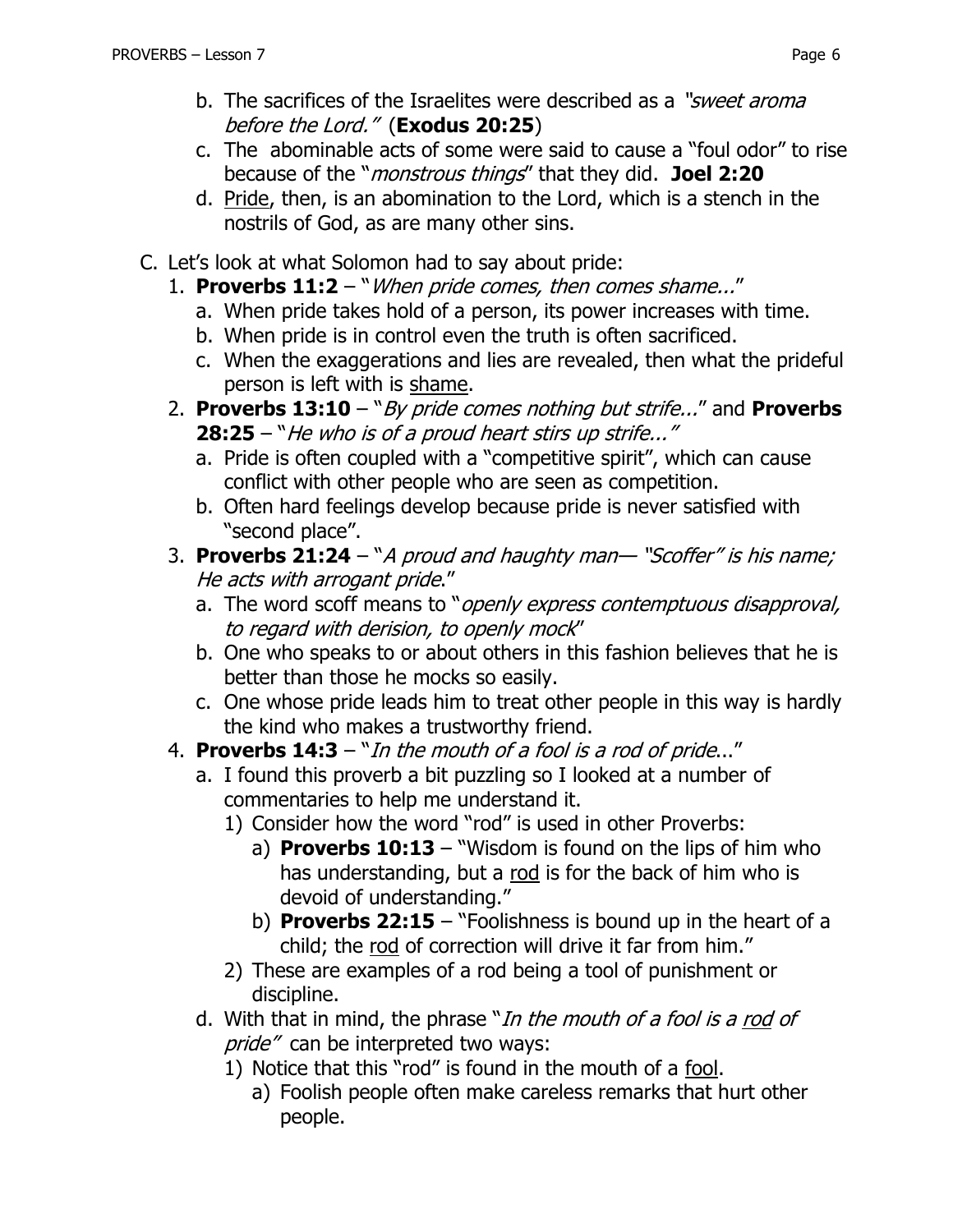- b) When foolishness is combined with pride their words can be very harmful, so their "rod" is used to punish or hurt others.
- 2) Eventually, however, the foolish, prideful person will say enough hurtful things that they actually have a "boomerang" effect.
	- a) When one's reputation is defined by foolish, cruel remarks then he begins to suffer the consequences of not only alienating those he considers inferior to him, but also his friends and family.
	- b) At that time, he is also "beaten with the rod of pride". He is responsible for his own punishment as if he has beaten himself with a rod.
- 5. Solomon also warns what will happen to the proud.
	- a. **Proverbs 16:18** "Pride goes before destruction, and a haughty spirit before a fall."
		- 1) The consequences of a "proud heart" are not good.
		- 2) Pride never leads one to the success they crave so much.
		- 3) Pride leads one down a path to destruction, and usually it is too late by the time the proud recognize the problem.
	- b. **Proverbs 15:25** "The Lord will destroy the house of the proud, but He will establish the boundary of the widow.
		- 1) The proud will not be seeking God because they think they are self-sufficient.
		- 2) Since the "proud look" is one of the seven things God hates, in **Proverbs 6:17**, we should expect that God would not tolerate that attitude without eventually dispensing His discipline on the proud person.
- D. What does Solomon say about humility?
	- 1. Let's look at the second part of some of the same scriptures Solomon used to describe pride:
		- a. **[Proverbs 11:2](https://www.biblegateway.com/passage/?search=Proverbs+11:2&version=NKJV)** "When pride comes, then comes shame; **but** with the humble is wisdom."
		- b. **[Proverbs 13:10](https://www.biblegateway.com/passage/?search=Proverbs+13:10&version=NKJV)** "By pride comes nothing but strife, **but** with the well-advised is wisdom."
		- c. **[Proverbs 14:3](https://www.biblegateway.com/passage/?search=Proverbs+14:3&version=NKJV)** "In the mouth of a fool is a rod of pride, **but** the lips of the wise will preserve them."
		- d. **Proverbs 29:23**  "A man's pride will bring him low, **but** the humble in spirit will retain honor."
		- e. **Proverbs 18:12** "Before destruction the heart of a man is haughty, **and** before honor is humility."
	- 2. In these passages, Solomon emphasized that pride and humility are opposites and their effect is also opposite in our lives.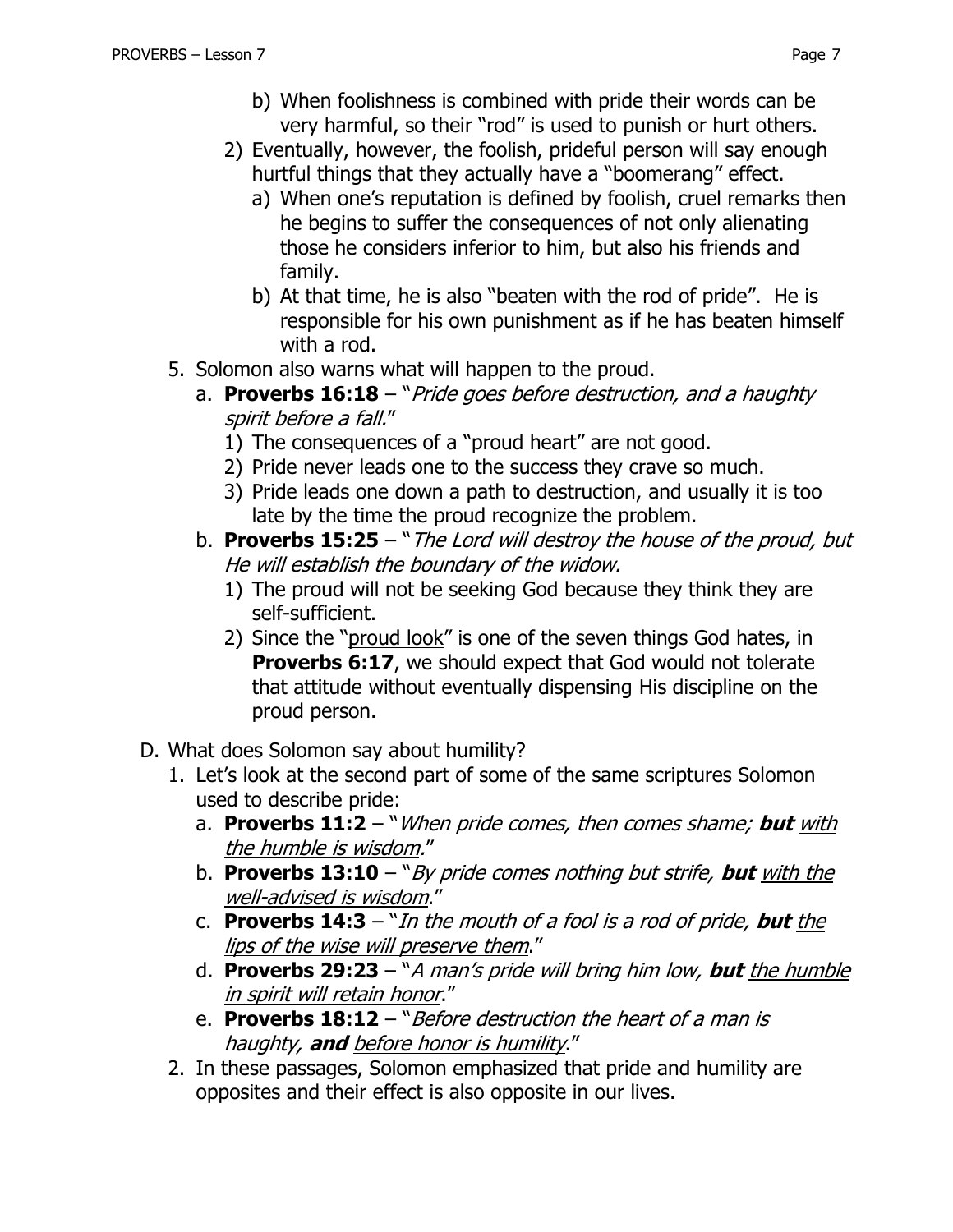a. While the proud are seeking honor and fame, they end up receiving shame, strife and rejection.

**[Proverbs 16:18](https://www.biblegateway.com/passage/?search=Proverbs+16%3A18&version=NKJV)** – "*Pride goes before destruction, and a haughty* spirit before a fall."

b. On the other hand, the humble do not seek honor and yet they end up receiving it anyway.

**Proverbs 15:33** – "The fear of the Lord is the instruction of wisdom, and before honor is humility."

### **IV. Our Attitude About God Determines Whether We Pursue The Path Of Pride or Humility.**

- A. Solomon understood that one's relationship with God was the key to humility.
	- 1. **Proverbs 3:5-7**  "Trust in the LORD with all your heart, and lean not on your own understanding; <sup>6</sup> In all your ways acknowledge Him, and He shall direct your paths. <sup>7</sup> Do not be wise in your own eyes; fear the LORD and depart from evil."
	- 2. Jeremiah, the prophet, admitted that mankind is not capable of successfully directing his own path. **Jeremiah 10:23** – "O Lord, I know the way of man is not in himself; it is not in man who walks to direct his own steps."
	- 3. Solomon made a similar charge: **Proverbs 14:12** "There is a way that seems right to a man, but its end is the way of death."
- B. God loved mankind first, enough to send His only begotten Son to die for the sins of the world.
	- 1. **Romans 5:8** "God demonstrates His own love toward us, in that while we were still sinners, Christ died for us."
	- 2. **John 3:16** "For God so loved the world that He gave His only begotten Son, that whoever believes in Him should not perish but have everlasting life."
	- 3.  $\,$  **I** John 4:10  $^{\mathrm{u10}}$  *In this is love, not that we loved God, but that He* loved us and sent His Son to be the propitiation for our sins."
	- 4. Since God loved us first, it is the responsibility of each person to decide how he will respond to God's love.
- C. God's love for us then obligates us to respond to His love.
	- 1. Some refuse to believe that God even exists. **Psalm 14:1**  "The fool has said in his heart, *'There is no God*.*'* "
	- 2. Some believe in God and profess to be obedient at the same time they are disobeying God's commandments. For example:
		- a. Saul, the first king of Israel, was such a man.
		- b. In **I Samuel 15** Saul was instructed to "utterly destroy" the Amalekites and everything they had. Saul was told not to spare anyone or anything. **Vs. 2-3**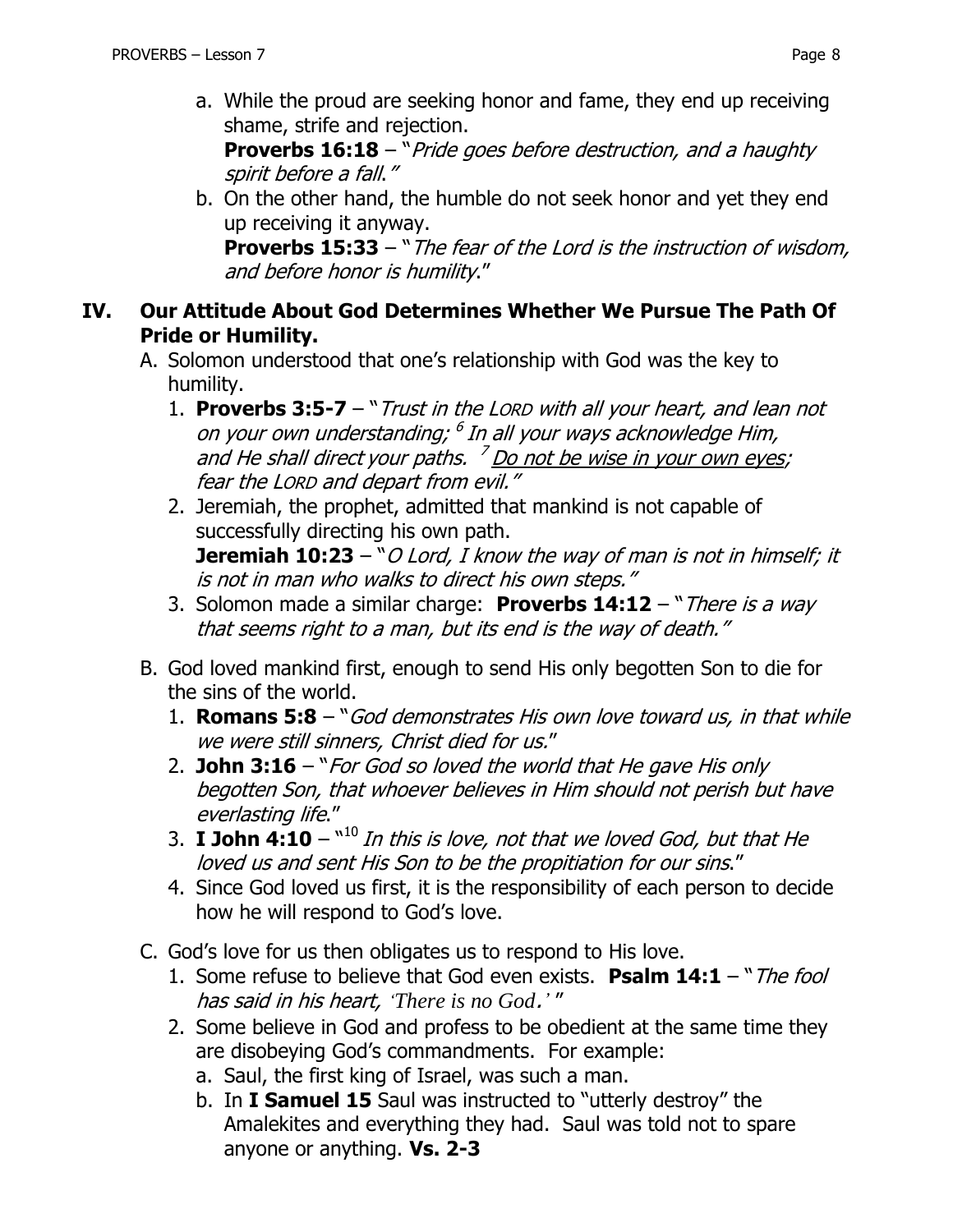- 2) Saul boasted to Samuel saying, "I have performed the commandment of the Lord." **Vs. 13**
- 3) Samuel replied, "*What then is this bleating of the sheep in my* ears, and the lowing of the oxen which I hear?" Samuel knew that none of these should have survived. **Vs. 14**
- 4) Saul said, "*They have brought them from the Amalekites; for the* people spared the best of the sheep and the oxen, to sacrifice to the Lord your God; and the rest we have utterly destroyed." **Vs. 15**
- 5) Samuel reminded Saul that God's commandment was to "utterly destroy the Amalekites until they were consumed" so Samuel asked: "Why then did you not obeyed the voice of the Lord? "
- 6) Saul still did not understand and he said, "But  $I$  have obeyed the voice of the Lord, and gone on the mission on which the Lord sent me, and brought back Agag, king of Amalek; I have utterly destroyed the Amalekites. But the people took of the plunder, sheep and oxen, the best of the things which should have been utterly destroyed, to sacrifice to the Lord your God in Gilgal." **Vs. 21**
- c. The answer to Samuel's question may be found in Saul's own words in verses 15 and 21: "...to sacrifice to the Lord **your** God." Why didn't he say "the Lord **my** God"?
- d. The fact is, Saul understood the commandment from God perfectly. But while he was in the heat of the battle, he thought he had a better idea than God's.
	- 1) He would spare King Agag so he could bring him home as a trophy to demonstrate to the people his great skill as a warrior.
	- 2) Saul let his own ego and the desire for praise from the people overrule his obligation to obey God completely.
- e. Samuel was not impressed with Saul's argument and he said: **Vs 22-23** "Has the LORD as great delight in burnt offerings and sacrifices, as in obeying the voice of the LORD? Behold, to obey is better than sacrifice, and to heed than the fat of rams. <sup>23</sup> For <u>rebellion is as</u> the sin of witchcraft, and stubbornness is as iniquity and idolatry. Because you have rejected the word of the LORD, He also has rejected you from being king."
- f. We should look at this as a foreshadow of how God still feels about obedience under the New Covenant (the Law of Christ).
	- 1) The New Testament is the final revelation of God to all believers (both Jew and Gentile) and God expects the same total obedience now as He did with Saul and the Israelites.
	- 2) Saul paid a stiff penalty for "partial obedience" by being rejected as King of Israel
	- 3) Partial obedience equals disobedience in the eyes of God.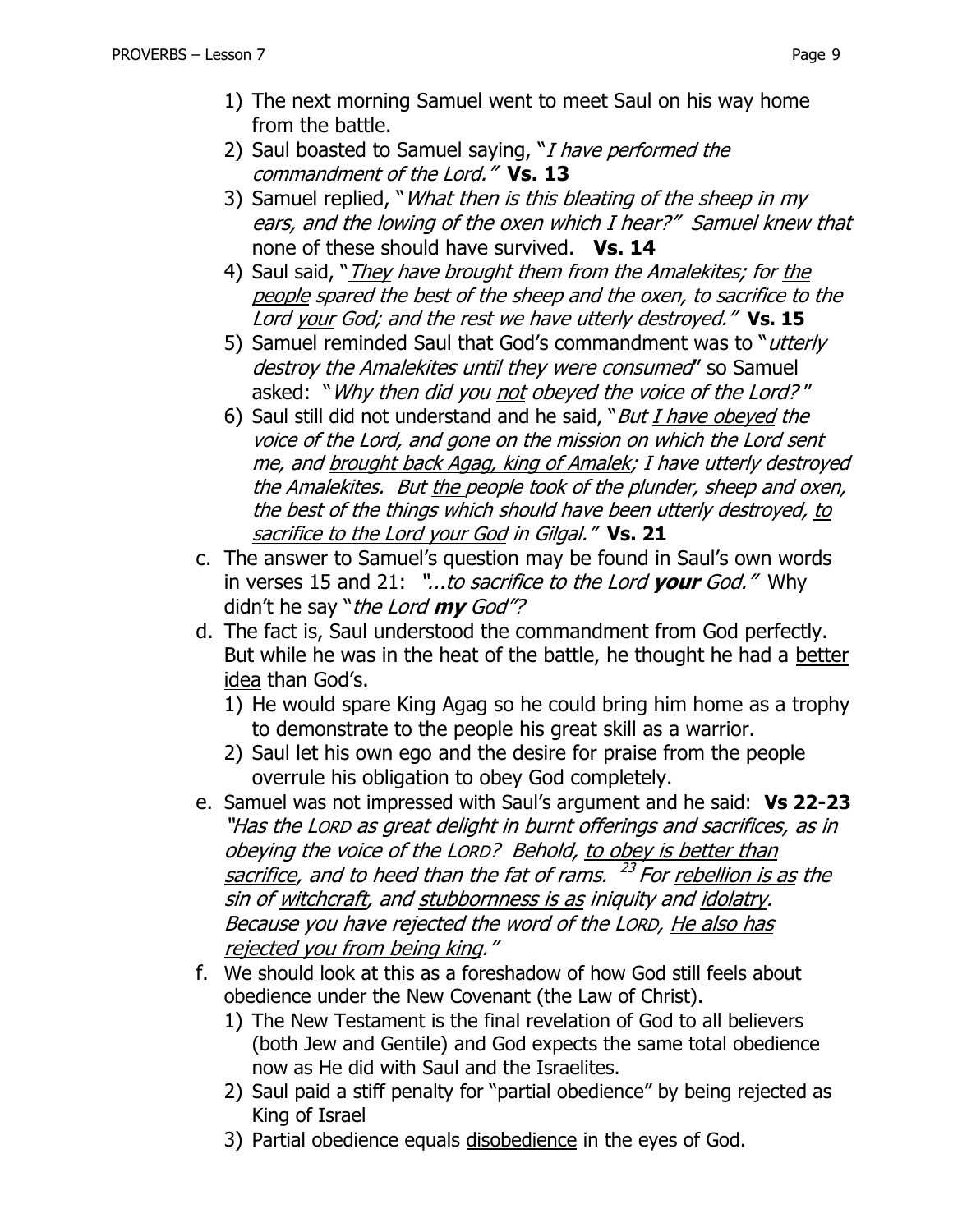- 4) That is why we should be very careful to understand and obey all of the commandments of the New Testament.
- 5) We do not have the authority to change, amend, update, simplify, enhance, modify, adapt, adjust, transform, remodel, evolve, tweak, doctor, refashion, refine or revise the commandments of God – no matter how great our own ideas are.
- D. Submitting to God is a choice we each have to make.
	- 1. **Proverbs 18:11** "The rich man's wealth is his strong city, and like a high wall in his own esteem."
		- a. It has always been a temptation for people to trust in wealth, even above God.
		- b. Perhaps this is why Jesus said in **Mark 10:25**  "It is easier for a camel to go through the eye of a needle than for a rich man to enter the kingdom of God."
	- 2. **Proverbs 10:27** "The fear of the Lord prolongs days, but the years of the wicked will be shortened."
		- a. **Proverbs 8:13** also tells us that "The fear of the Lord is to hate evil"
		- b. Evil often leads to danger, so it is understandable that the wicked will have shortened life.
		- c. Those who fear the Lord and hate evil will have the Lord as their strength and their protector, so they will have lengthened lives.
		- d. Of course, we must admit that this is a general rule  $-$  not a promise that those who fear (respect and honor) the Lord will have long lives, since we all have known faithful Christians who have not enjoyed long life.
	- 3. **Proverbs 22:4** "By humility and the fear of the Lord are riches and honor and life."
		- a. In the New Testament we find a similar teaching. **James 1:17**  "Every good gift and every perfect gift is from above, and comes down from the Father of lights, with whom there is no variation or shadow of turning."
		- b. These scriptures do not promise wealth to all Christians as some Televangelists like to preach.
		- c. Christians still have the responsibility of working to earn money to take care of their families.
			- 1) **2 Thessalonians 3:10** "For even when we were with you, we commanded you this: if anyone will not work, neither shall he eat."
			- 2) **I Timothy 5:8** "But if anyone does not provide for his own, and especially for those of his household, he has denied the faith and is worse than an unbeliever."
		- d. However, God has promised to give us what we need.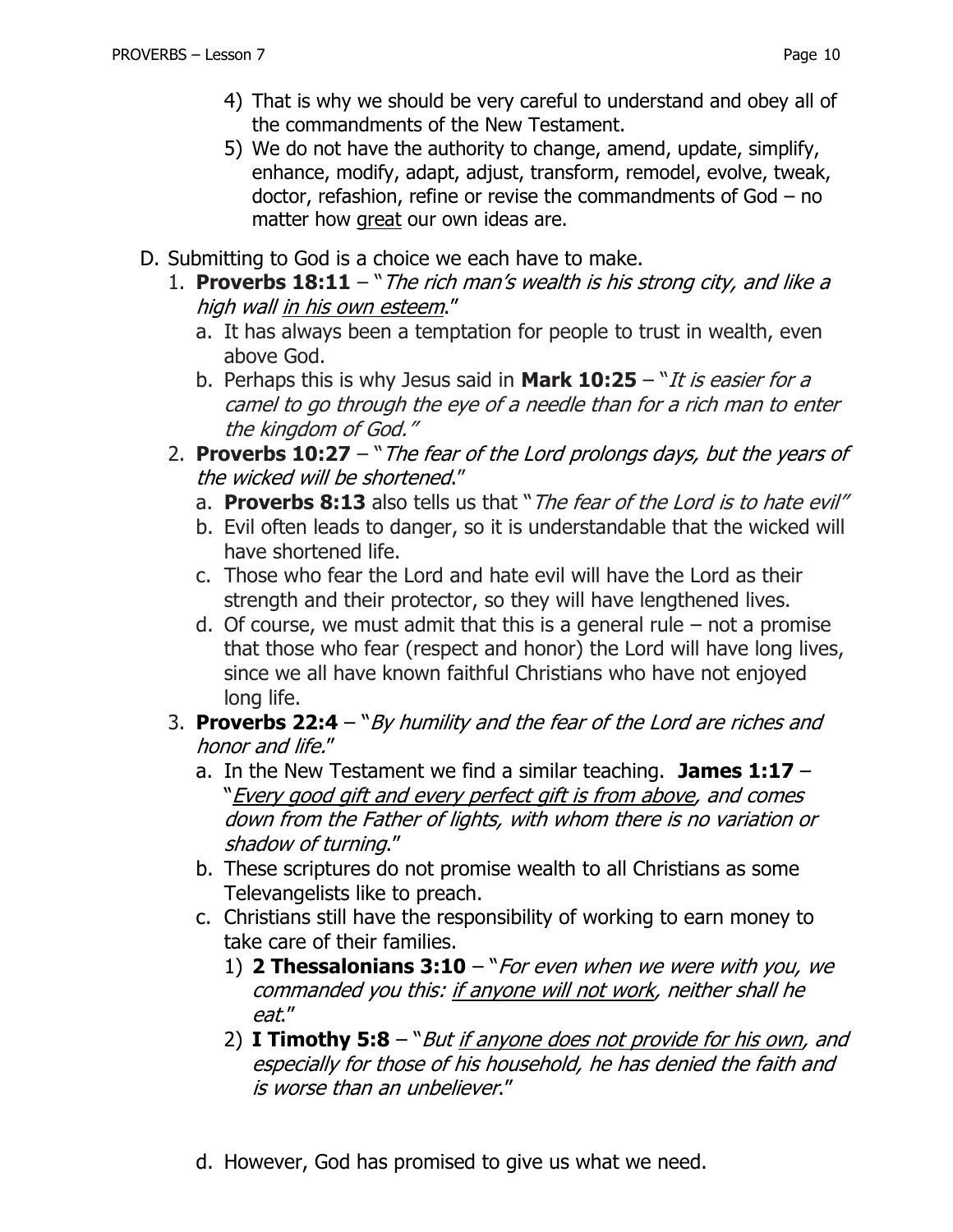**Matthew 6:31-33** – "<sup>31</sup> Therefore do not worry, saying, 'What shall we eat?' or `What shall we drink?' or `What shall we wear?' <sup>32</sup> For after all these things the Gentiles seek. For your heavenly Father knows that you need all these things. <sup>33</sup> But seek first the kingdom of God and His righteousness, and all these things shall be added to you."

- 4. The conclusion to the subject of choosing to submit oneself to the Lord is this:
	- a. Those who revere themselves leave little room for reverence for the Lord.
	- b. On the other hand, the humble man realizes his need for God and knows he cannot direct his own life in the right way.
	- c. So, either pride or humility will determine our attitude toward the Lord.
- E. The perfect example of humble submission to God is Christ. **Phil. 2:3-8**
	- 1. Paul wrote by inspiration how Christ left heaven and humbled Himself by coming to earth in fleshly form to die for the sins of everyone.
	- 2. Paul also calls upon us to have the same mind as Christ; the mind of humility:

"<sup>3</sup> Let nothing be done through selfish ambition or conceit, but in lowliness of mind let each esteem others better than himself. <sup>4</sup> Let each of you look out not only for his own interests, but also for the interests of others.<sup>5</sup> Let this mind be in you which was also in Christ Jesus, <sup>6</sup> who, being in the form of God, did not consider it robbery to be equal with God, <sup>7</sup> but made Himself of no reputation, taking the form of a bondservant, and coming in the likeness of men. <sup>8</sup> And being found in appearance as a man, He humbled Himself and became obedient to the point of death, even the death of the cross."

- a. In **John 6:38** Jesus made this statement: "For I have come down from heaven, not to do My own will, but the will of Him who sent Me."
- b. As He faced death, He prayed: **Matthew 26:39** "O My Father, if it is possible, let this cup pass from Me; nevertheless, not as I will, but as You will."
- 3. James has strong words to warn us against having a reverence for the things of the world instead of reverence for Jesus Christ and the sacrifice He made on our behalf.
	- a. **James 4:4** "Do you not know that friendship with the world is enmity with God? Whoever therefore wants to be a friend of the world makes himself an enemy of God."
	- b. In view of the submissive sacrifice of Jesus Christ, surely we should commit ourselves to humbly submitting to God and serving the cause of Christ every day of our lives.
		- 1) **James 4:7** "Therefore submit to God. Resist the devil and he will flee from you."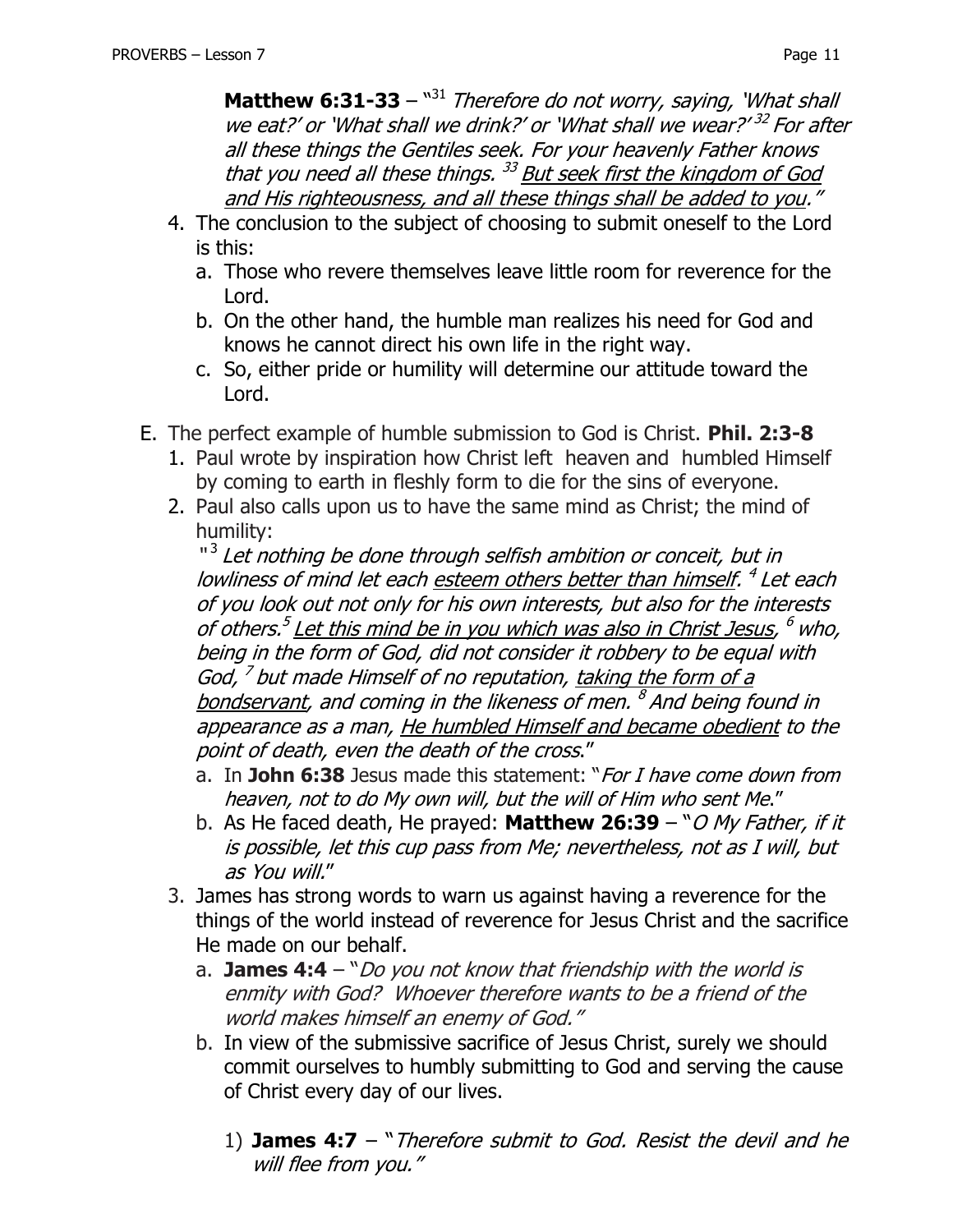### **V. The Beauty Of Christianity Is That It Is Never Too Late For One To Change**.

- A. **Proverbs 28:13** "He who covers his sins will not prosper, but whoever confesses and forsakes them will have mercy."
	- 1. In the **Ezekiel 18** the people of God were apparently not happy that God was so merciful (as strange as that sounds).
	- 2. God reminded them that the sons would not bear the guilt of their father, and the wicked who turned from his sins would not die in his sin. **Vs. 19-23**
	- 3. The same applied to the righteous who abandoned God and turned to wickedness – his past righteousness would not save him from the punishment that his sins deserved. **Vs. 24**
	- 4. Because of this, the people charged God with being "unfair". **Vs. 25**
- B. There are people today who accuse God of unfairness as well.
	- 1. They say: "*Why would a loving God create a place like Hell where He would send people to be punished for eternity*?"
	- 2. The answer to this is: God did not create Hell for people. He created it for "the devil and his angels".
		- a. Jesus told how the righteous and the wicked will be judged in **Matthew 25**
		- b. **Vs. 34** "Then the King will say to those on His right hand, 'Come, you blessed of My Father, inherit the kingdom prepared for you from the foundation of the world:"
		- c. **Vs. 41** "Then He will also say to those on the left hand, 'Depart from Me, you cursed, into the everlasting fire prepared for the devil and his angels:"
		- d. Heaven was created for the righteous of mankind. God would be unjust to give that blessing to the disobedient unbelievers as well.
		- e. Mankind chooses his eternal destiny when he chooses whether he will serve God or not.
	- 3. Since God is just, He has made known through His inspired word how anyone can avoid being cast into the "*fire prepared for the devil and his* angels".
- C. God responds to us based upon the needs, attitudes, and actions of each person.
	- 1. In His response to man, He unfailingly rewards each man according to that man's true heart and life.
		- a. **2 Corinthians 5:10** "For we must all appear before the judgment seat of Christ, that each one may receive the things done in the body, according to what he has done, whether good or bad."